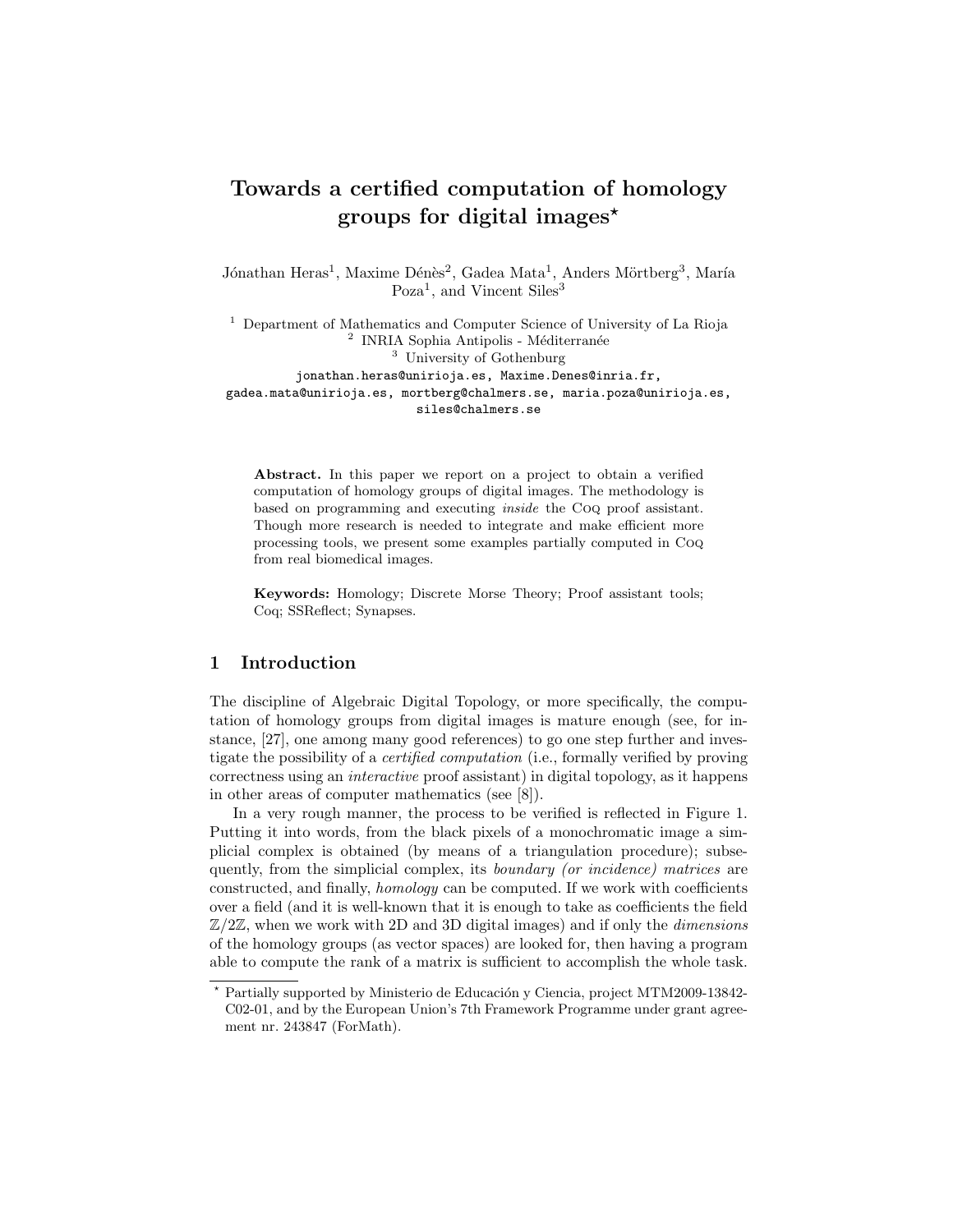

<span id="page-1-0"></span>Fig. 1. Computing homology from a digital image

This architecture is particularized in this paper with a real problem that appeared in an industrial application and with the Coq proof assistant as programming and verifying tool.

The rest of this paper is organized as follows. Section [2](#page-1-1) is devoted to present an example, coming from the biomedical context, as a test-case for our formal development. The formalization process is explained in Section [3,](#page-2-0) focusing on the link between boundary matrices and homology groups. Section [4](#page-4-0) explains how the certified programs can be used to effectively compute homology of images. A way to deal with the management of the huge matrices produced by biomedical images is presented in Section [5.](#page-5-0) The paper ends with a section of Conclusions and Further work, and the bibliography.

## <span id="page-1-1"></span>2 Motivation

When developing formal proofs, a major issue is ensuring that concepts are defined in a way that will be applicable to concrete use. In our case, we are developing a general theory of effective simplicial homology as part of the Formath project [\[1\]](#page-7-1). We decided to validate our design choices on biomedical digital images obtained from synaptical structures.

Synapses are the points of connection between neurons. The relevance of synapses comes from the fact that they are related to the computational capabilities of the brain.

The possibility of changing the number of synapses may be an important asset in the treatment of neurological diseases, such as Alzheimer, see [\[26\]](#page-8-1). Therefore, we can claim that an efficient, reliable and automatic method for counting synapses is instrumental in the study of the evolution of synapses in scientific experiments.

Up to now, the method to count synapses was manual, see [\[6\]](#page-7-2). This was impractical since it implies a considerable time investment. In order to improve this process, a plug-in called SynapCountJ [\[17\]](#page-8-2) for the ImageJ environment [\[22\]](#page-8-3) has been developed.

The procedure implemented in this software to handle neuron images can be split into two steps. First, taking as input three images of a neuron, namely the neuron with two different antibody markers and the structure of the neuron, SynapCountJ produces a bitmap where synapses are the connected components, see Figure [2.](#page-2-1) Then the second step consists in counting the connected components of the bitmap. A detailed explanation of the procedure was given in [\[13\]](#page-8-4).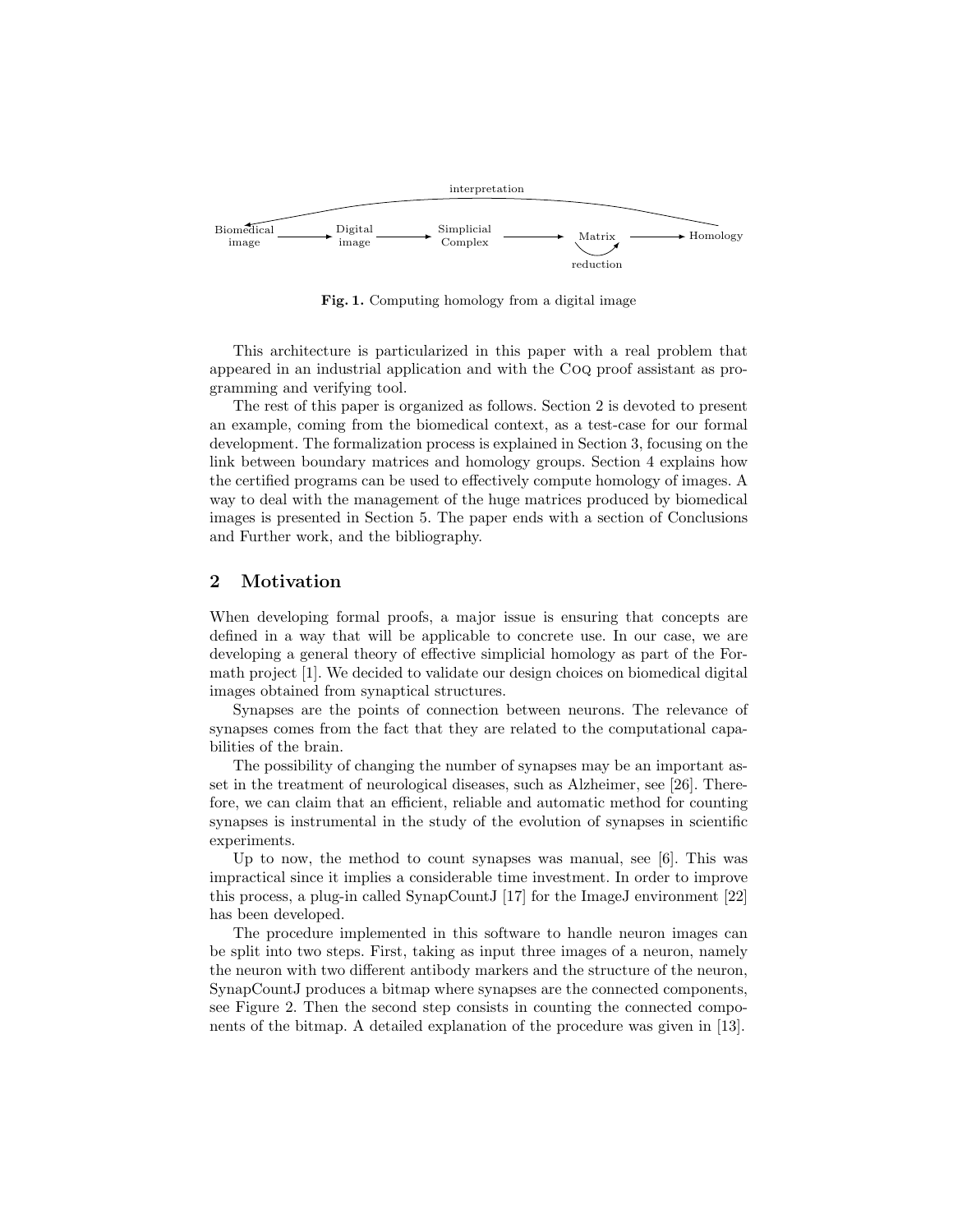

<span id="page-2-1"></span>Fig. 2. Example of the results produced by SynapCountJ

To test the suitability of this program, biologists consider, on the one hand, control cultures and, on the other hand, cultures under the effect of some drugs; in this way, the evolution of the density of the occurrence of synapses under the effect of those drugs can be determined. For instance, using the chemical inhibitor GSK3, the evolution percentage manually obtained is 36% and the one obtained with SynapCountJ is 36.6%. Thus, the experimental results obtained with SynapCountJ were considered (by the biologists) very satisfactory.

The former step of the procedure implemented in SynapCountJ, the extraction of a bitmap with the synapses from three images of the neurons, is carried out based on solid previous experience of experimental scientists; therefore, they consider it as a safe process. The latter step, the computation of connected components, can be solved with many algorithms and is an interesting test case for our framework where we can compute the homology in dimension 0 of such images. This is a well known procedure to measure the amount of connected components of an image, even if more elementary methods are also applicable.

## <span id="page-2-0"></span>3 Verification in CoQ/SSREFLECT

In the introduction we have explained a method, based on simplicial homology, to study the homology of a digital image which consists of: (1) building a simplicial complex from the image, (2) generating the boundary matrices associated with the simplicial complex, and (3) computing the homology from the boundary matrices.

The correctness of the programs in charge of both the construction of a simplicial complex from an image and the generation of the boundary matrices associated with a simplicial complex have been formally proved using proof assistant tools as can be seen in [\[21\]](#page-8-5) and [\[14\]](#page-8-6) respectively. Then, there only remains the verification of the third point, the computation of homology groups from the boundary matrices.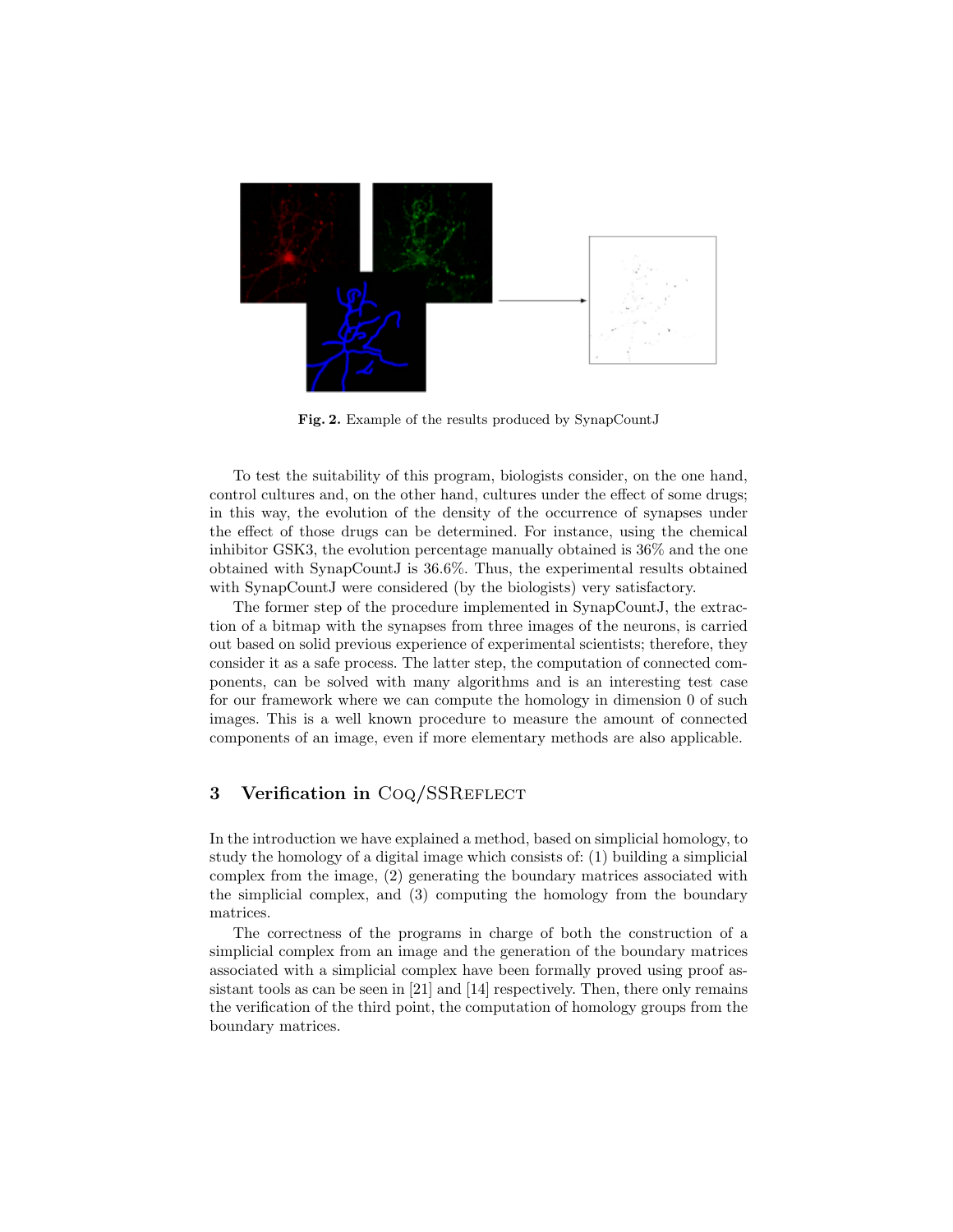In our formalization, we have used the Coq proof assistant [\[5\]](#page-7-3). This system provides a formal language to write mathematical definitions, executable algorithms and theorems together with an environment for semi-interactive development of machine-checked proofs. In addition, we take advantage of the features included in SSREFLECT [\[9\]](#page-7-4), an extension for CoQ whose development was started by G. Gonthier during the formal proof of the Four Color The-orem [\[8\]](#page-7-0). The SSREFLECT libraries include enough ingredients to undertake the task of defining and computing homology from matrices. Some details of the proofs will be omitted; the interested reader can consult the original and complete source code at [http://wiki.portal.chalmers.se/cse/pmwiki.php/](http://wiki.portal.chalmers.se/cse/pmwiki.php/ForMath/ProofExamples) [ForMath/ProofExamples](http://wiki.portal.chalmers.se/cse/pmwiki.php/ForMath/ProofExamples).

First of all, we define the notion of homology in Coq. Let  $K$  be a field,  $V1, V2, V3$  vector spaces on K, and  $f: V1 \rightarrow V2, q: V2 \rightarrow V3$  linear applications; then, the *Homology of f, g* is the quotient between the *kernel* of g and the image of f. This is translated into Coq in the following way.

```
Variable (K : fieldType) (V1 V2 V3 : vectType K)
          (f : linearApp V1 V2) (g : linearApp V2 V3).
Definition Homology := ((\text{lker } g) : \)' : (\text{limg } f)).
```
Nevertheless, we do not usually work with linear applications when trying to compute homology but with the matrices representing those linear applications. In particular, as we are working on a field  $K$ , given two matrices with coefficients in this field, let us called them,  $mxf$  and  $mxg$  of sizes  $v1 \times v2$  and  $v2 \times v3$ respectively and such that their product is the null matrix, the dimension of the corresponding homology vector space is given by the formula:  $v2-rank(mxq)$  $rank(mxf)$ . This definition is introduced in Coq as follows.

Definition dim\_homology  $(mxf: 'M[K]_-(v1,v2))$   $(mxg: 'M[K]_-(v2,v3))$  :=  $v2 - \rank mxg - \rank mxf$ .

Now, the correctness of dim\_homology can be shown by proving that given two matrices  $m \times f$  and  $m \times g$  whose product is the null matrix  $(m \times f * m)$   $m \times g = 0$ , then the result obtained using dim\_homology is the dimension of the homology group associated with the linear applications defined from mxf and mxg ((LinearApp mxf) and (LinearApp mxg)).

```
Lemma dimHomologyrankE: mxf *m mxe = 0 ->
     \dim Homology (LinearApp mxf) (LinearApp mxg) =
     dim_homology mxf mxg.
```
However the use of SSREFLECT libraries may trigger heavy computations during deduction steps, that would not terminate within a reasonable amount of time. To handle this issue, some definitions like matrices are locked in a way that do not allow direct computations.

To overcome this pitfall, we use the matrix representation and the rank algorithm developed in [\[4\]](#page-7-5) to define ex\_homology which takes as argument two such matrices (represented by means of lists of lists) mxf and mxg which dimensions are  $v1 \times v2$  and  $v2 \times v3$  respectively, and computes the homology.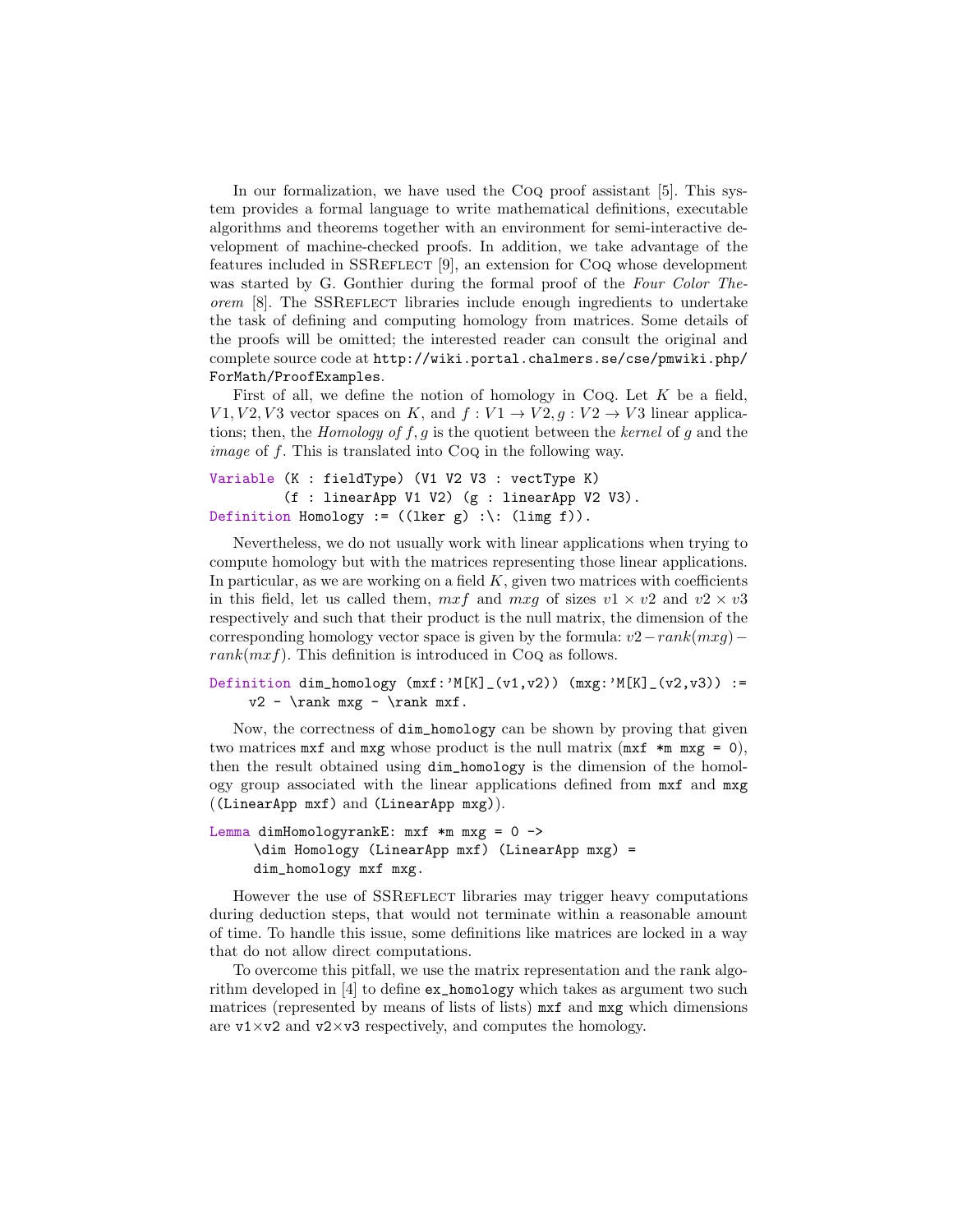Definition ex\_homology (v1 v2 v3:nat) (mxf mxg : seqMatrix K) :=  $v2 - (rank v2 v3 m xg) - (rank v1 v2 m xf).$ 

Finally, we prove the correctness of ex\_homology by showing its equivalence to dim\_homology up to a change of representation (this domain transformation is given by seqmx\_of\_mx).

```
Lemma ex_homology_rankE: forall (mxf: 'M[K] (w1,w2)) (mxg : 'M[K](w2,w3), ex_homology (seqmx_of_mx mxf) (seqmx_of_mx mxg) =
   dim_homology mxf mxg.
```
Then, we have an executable program to compute homology, for any dimension, whose correctness has been verified in Coq; therefore, we can claim that its results will always be correct.

# <span id="page-4-0"></span>4 Computing homology with Coq

An example is presented in this section in order to clarify how we can compute homology groups in CoQ. Let us consider the simplicial complex of the left side of Figure [3.](#page-4-1) If we impose a lexicographical order on the simplices of the same dimension of this simplicial complex, its boundary matrix in dimension 1 is the one presented in the right side of Figure [3;](#page-4-1) it is worth noting that the rest of boundary matrices are empty, in particular we do not consider the empty set as an element of dimension −1.



<span id="page-4-1"></span>Fig. 3. Simplicial complex and its boundary matrix

The procedure to compute the homology (note that it only makes sense to compute homology in dimensions 0 and 1) of the simplicial complex of Figure [3](#page-4-1) is as follows. Firstly, we define the boundary matrices.

```
Definition d0<sub>-</sub>ex1 := [:.].
Definition d1_ex1 := [\dots [::1;1;0;0;0];[::1;0;1;1;0];[::0;1;1;0;0];[::0;0;0;1;0];[::0;0;0;0;1];
```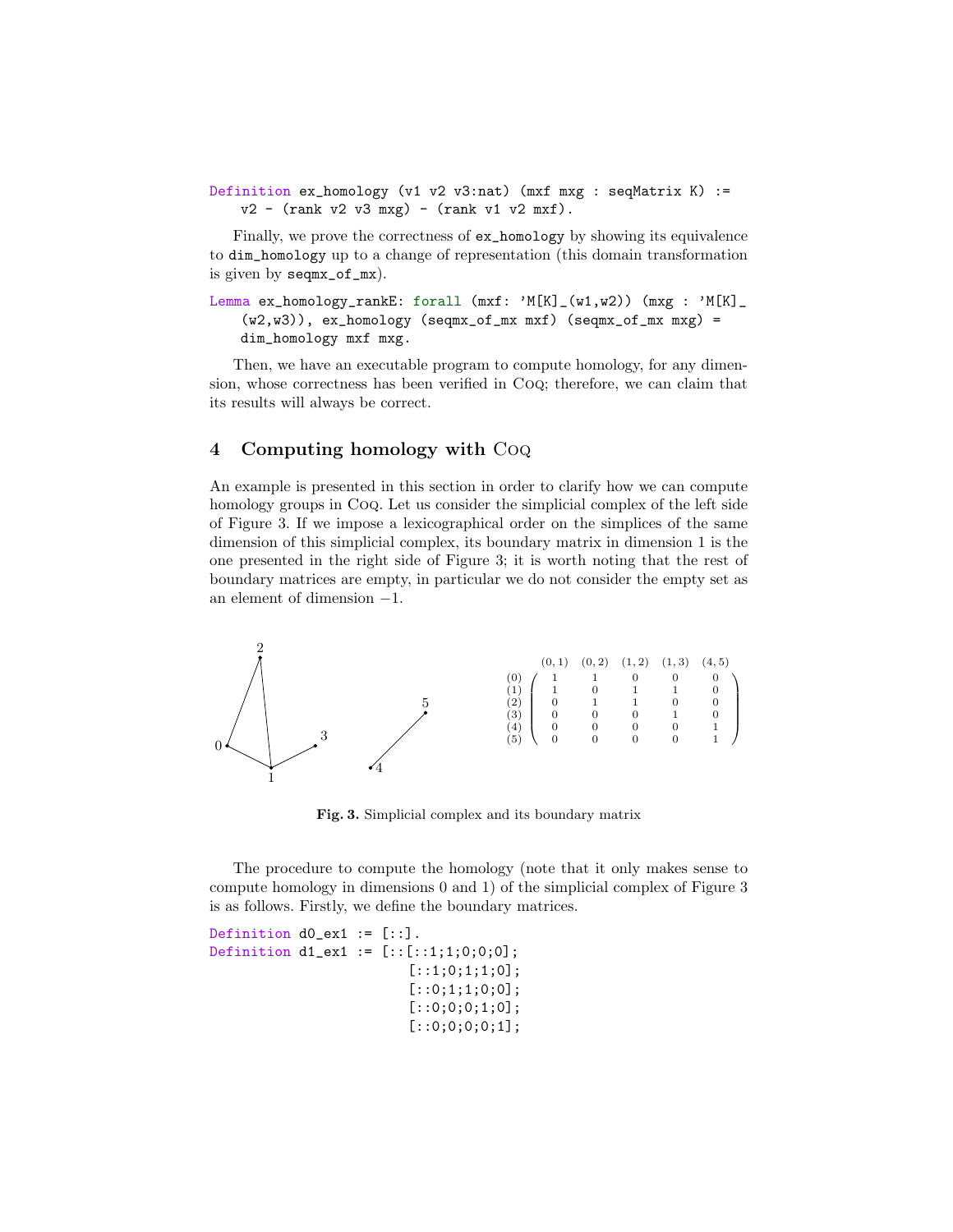$[::0;0;0;0;1]$ .

Definition  $d2$ <sub>c</sub>ex1 :=  $[::]$ .

Eventually, we can compute the homology using the following instructions.

Eval vm\_compute in (ex\_homology 0 6 5 d0\_ex1 d1\_ex1). Eval vm\_compute in (ex\_homology 6 5 0 d1\_ex1 d2\_ex1).

obtaining 2 and 1 respectively. In the same way, we could compute homology from the boundary matrices associated with the simplicial complex generated from a digital image. However, if we try to compute the homology from the images produced by SynapCountJ (see Figure [2\)](#page-2-1), Coq is not able to handle those images yet, due to the size of data involved.

It is worth noting that Coq is a Proof Assistant and not a Computer Algebra system. Efficient implementations of mathematical algorithms running inside Coq is an ongoing effort, as shown by recent works on efficient real numbers [\[16\]](#page-8-7), machine integers and arrays [\[2\]](#page-7-6) or a previous approach to compiled execution of internal computations [\[10\]](#page-7-7).

We devise a couple of ways to achieve better efficiency:

- Improve the runtime system using the extraction mechanism which translates Coq code to a functional programming language like OCaml or Haskell. However, this would not allow us to reuse the result of our homological computations for further proofs. Indeed, output of external programs are untrusted so they cannot be imported. Instead, we are using a recent intermediate approach consisting in internally compiling Coq terms to OCaml with performance comparable to extracted code [\[18\]](#page-8-8).
- Optimize algorithms and representations using sparse matrices, which is well suited to simplicial complexes obtained from digital images. We have developed an Haskell implementation of such an algorithm but we still need to formally verify its correctness.

In the next section we describe another method to overcome the efficiency drawback, based on reducing the size of matrices while keeping the same homological information.

### <span id="page-5-0"></span>5 Computing discrete vector fields

The method that we are using for the reduction process is based on Discrete Morse Theory [\[7\]](#page-7-8); namely, we work in the algebraic setting of this theory which was described in [\[25\]](#page-8-9). Roughly speaking, the aim of Discrete Morse Theory consists of finding *simplicial collapses* which transform a simplicial complex  $K$  into a smaller one but keeping its homological properties. In this context, the instrumental tool are admissible discrete vector fields which allows one to reduce the amount of information removing "useless" information but keeping the homological properties of the original object.

The use of these techniques from Discrete Morse Theory has been welcomed in the study of homological properties of digital images, see [\[3,](#page-7-9)[11,](#page-7-10)[15\]](#page-8-10), for instance.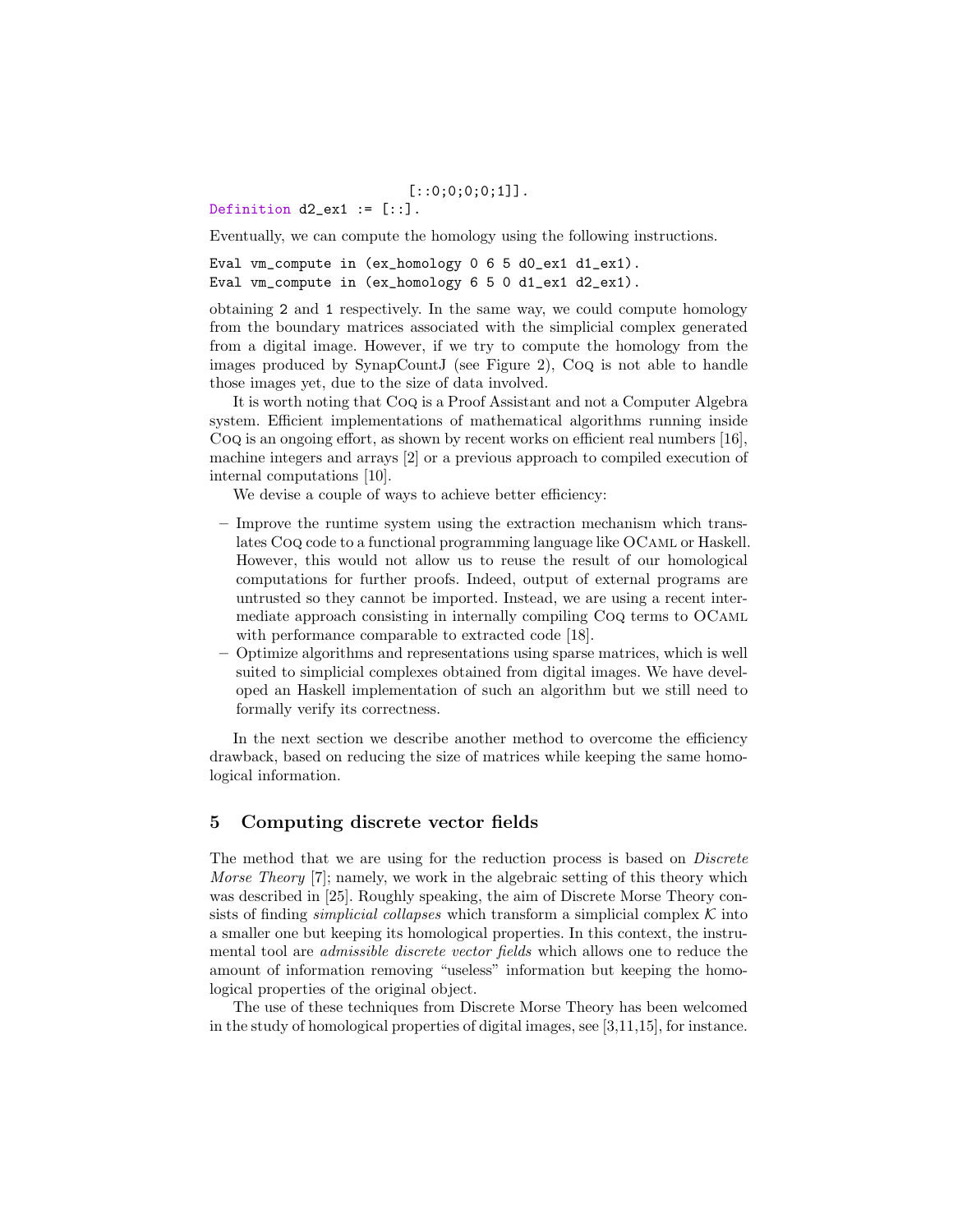This is due to the fact that the size of the cellular object associated with an image can be huge, but the choice of an appropriate vector field can produce a much smaller object.

So, the question now is given a cellular complex how we can produce a vector field as large as possible (the larger the vector field, the smaller the reduced object). Several approaches to solve this problem have been studied as can be seen in [\[24,](#page-8-11)[12,](#page-8-12)[23](#page-8-13)[,19\]](#page-8-14), the strategy that we have chosen was explained in [\[25\]](#page-8-9). It is not the aim of this paper to describe that algorithm (from now on, called RS's algorithm; RS stands for Romero–Sergeraert); but, we just introduce some ideas. This algorithm takes as input one of the boundary matrices associated with the cellular complex and provides an admissible discrete vector field (subsequently, from the matrix and the vector field a reduced matrix can be obtained).

The algorithm has been implemented in Haskell; and, some remarkable results have been obtained in the reduction process. As benchmark to test our programs, we have considered matrices coming from, on the one hand, 500 randomly generated images; and, on the other hand, biomedical images. In the former case, the size of the matrices was initially around  $100 \times 300$ , and after the reduction process the average size was  $5 \times 50$ . Using the original matrices Coq takes around 12 seconds to compute their rank; on the contrary, using the reduced matrices Coq only needs milliseconds. In the latter case, the matrices coming from biomedical images, the size of matrices is reduced from around  $690 \times 1400$  to  $97 \times 500$ . In this case, Coq cannot deal with the original matrices; on the contrary, it is able to handle matrices as the ones obtained after applying the reduction programs and compute the results in, approximately, 25 seconds.

As a final remark, let us explain the main reason for using Haskell to implement the RS algorithm. The use of this language is due to the fact that Haskell is quite close to Coq; and, therefore, algorithms implemented in Haskell can be verified using Coq, a question which is, as we have seen, instrumental in our developments. In particular, the formalization of the correctness of the algorithm in charge of constructing an admissible discrete vector field given a matrix is ongoing work; and, up to now, we have certified that our programs build a discrete vector field. The proof of the admissibility property remains as further work.

### 6 Conclusions and further work

In this paper, we have presented how we can use Algebraic Topology techniques to study biomedical images in a reliable manner. The first step consists in processing the biomedical images to obtain an image where homological information is as explicit as possible. Subsequently, using programs whose correctness has been verified in the CoQ/SSREFLECT proof assistant, homological properties from the pre-processed image are obtained, which in turn are interpreted as features of the original image.

This methodology has been applied in this paper to the problem of determining the number of synapses of a neuron. In this case, the problem is reduced to measure the number of connected components of a monochromatic image. An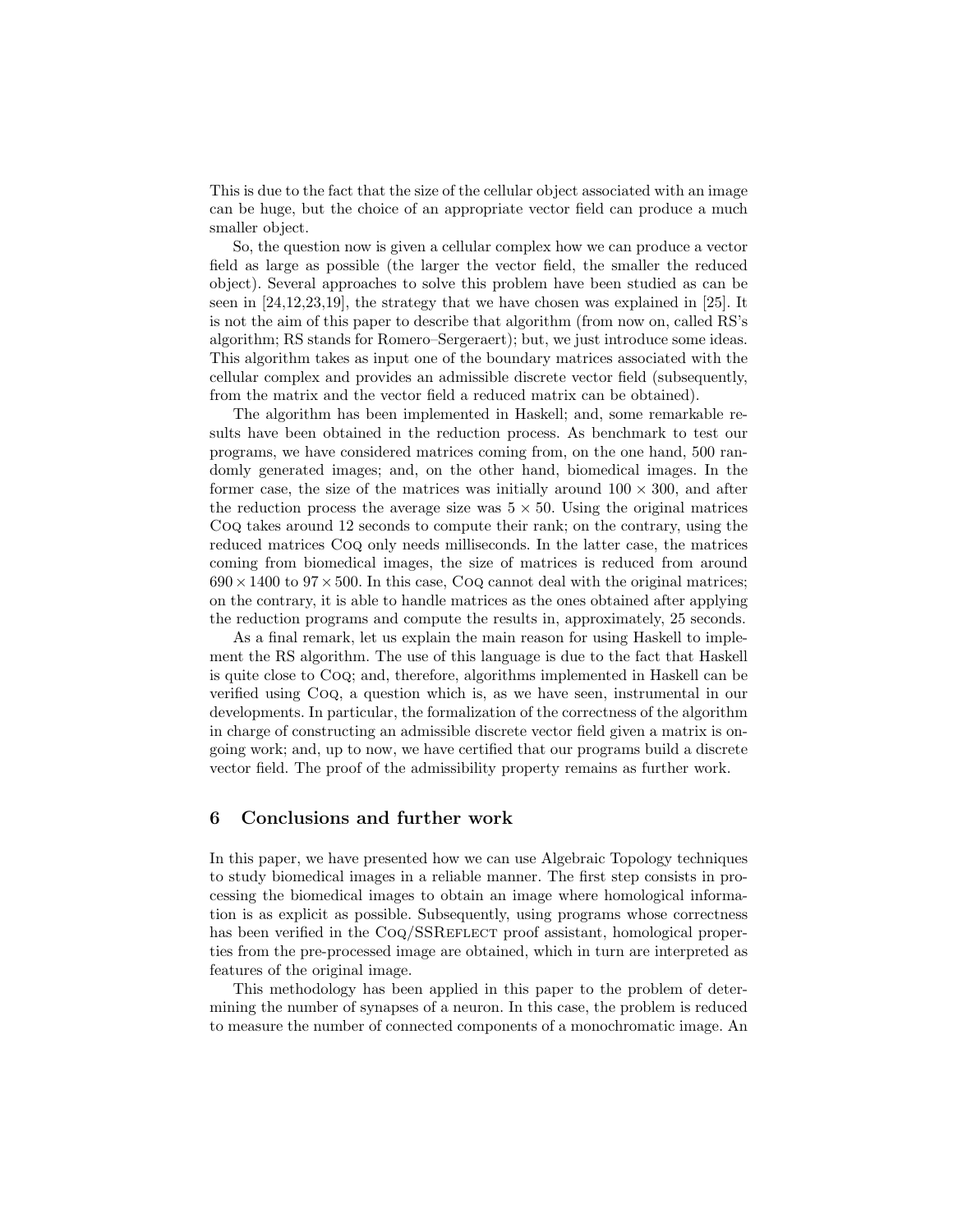issue which can be solved, even if it is not the straightforward manner, thanks to the computation of the homology group in dimension 0 of the image.

The use of certified tools able to compute homology groups will be important in the future; for instance, to recognize the structure of a neuron; a problem which seems to involve the homology group in dimension 1, see [\[20\]](#page-8-15). Other techniques, like the ones of persistent homology, could be applied in stacks of neurons to remove the noise of the images and help to the detection of the dendrites (the branches of the neuron).

Some formalization aspects also remain as future work. We have already mentioned the on-going work around proving the correctness of the admissible discrete vector fields programs. Moreover, certifying the correctness of integer homology computation is also further work (some results about the formalization of the Smith Normal Form are already encoded in Coq, see [\[4\]](#page-7-5)).

As we previously mentioned, we are still working on efficiency issues but switching to better representations and more efficient algorithms will not require to redo the proofs related to homology.

### References

- <span id="page-7-1"></span>1. ForMath: formalisation of mathematics. [http://wiki.portal.chalmers.se/cse/](http://wiki.portal.chalmers.se/cse/pmwiki.php/ForMath/ForMath) [pmwiki.php/ForMath/ForMath](http://wiki.portal.chalmers.se/cse/pmwiki.php/ForMath/ForMath).
- <span id="page-7-6"></span>2. M. Armand, B. Grégoire, A. Spiwack, and L. Théry. Extending coq with imperative features and its application to SAT verification. In M. Kaufmann and L. C. Paulson, editors, Interactive Theorem Proving, volume 6172, pages 83–98. Springer Berlin Heidelberg, Berlin, Heidelberg, 2010.
- <span id="page-7-9"></span>3. F. Cazals, F. Chazal, and T. Lewiner. Molecular shape analysis based upon Morse-Smale complex and the Connolly function. In Proceedings 19th ACM Symposium on Computational Geometry (SCG'03), pages 351–360, 2003.
- <span id="page-7-5"></span>4. C. Cohen, M. Dénès, A. Mörtberg, and V. Siles. Smith Normal form and executable rank for matrices. [http://wiki.portal.chalmers.se/cse/pmwiki.php/ForMath/](http://wiki.portal.chalmers.se/cse/pmwiki.php/ForMath/ProofExamples) [ProofExamples](http://wiki.portal.chalmers.se/cse/pmwiki.php/ForMath/ProofExamples).
- <span id="page-7-3"></span>5. Coq development team. The Coq Proof Assistant Reference Manual, version 8.3. Technical report, 2010.
- <span id="page-7-2"></span>6. G. Cuesto et al. Phosphoinositide-3-Kinase Activation Controls Synaptogenesis and Spinogenesis in Hippocampal Neurons. The Journal of Neuroscience, 31(8):2721–2733, 2011.
- <span id="page-7-8"></span>7. R. Forman. Morse theory for cell complexes. Advances in Mathematics, 134:90–145, 1998.
- <span id="page-7-0"></span>8. G. Gonthier. Formal proof - The Four-Color Theorem, volume 55. Notices of the American Mathematical Society, 2008.
- <span id="page-7-4"></span>9. G. Gonthier and A. Mahboubi. A Small Scale Reflection Extension for the Coq system. Technical report, Microsoft Research INRIA, 2009. [http://hal.inria.](http://hal.inria.fr/inria-00258384) [fr/inria-00258384](http://hal.inria.fr/inria-00258384).
- <span id="page-7-7"></span>10. B. Grégoire and X. Leroy. A compiled implementation of strong reduction. In Proceedings of the seventh ACM SIGPLAN international conference on Functional programming, ICFP '02, page 235–246, New York, NY, USA, 2002. ACM.
- <span id="page-7-10"></span>11. A. Gyulassy, P. Bremer, B. Hamann, and V. Pascucci. A practical approach to Morse-Smale complex computation: Scalability and generality. IEEE Transactions on Visualization and Computer Graphics, 14(6):1619–1626, 2008.